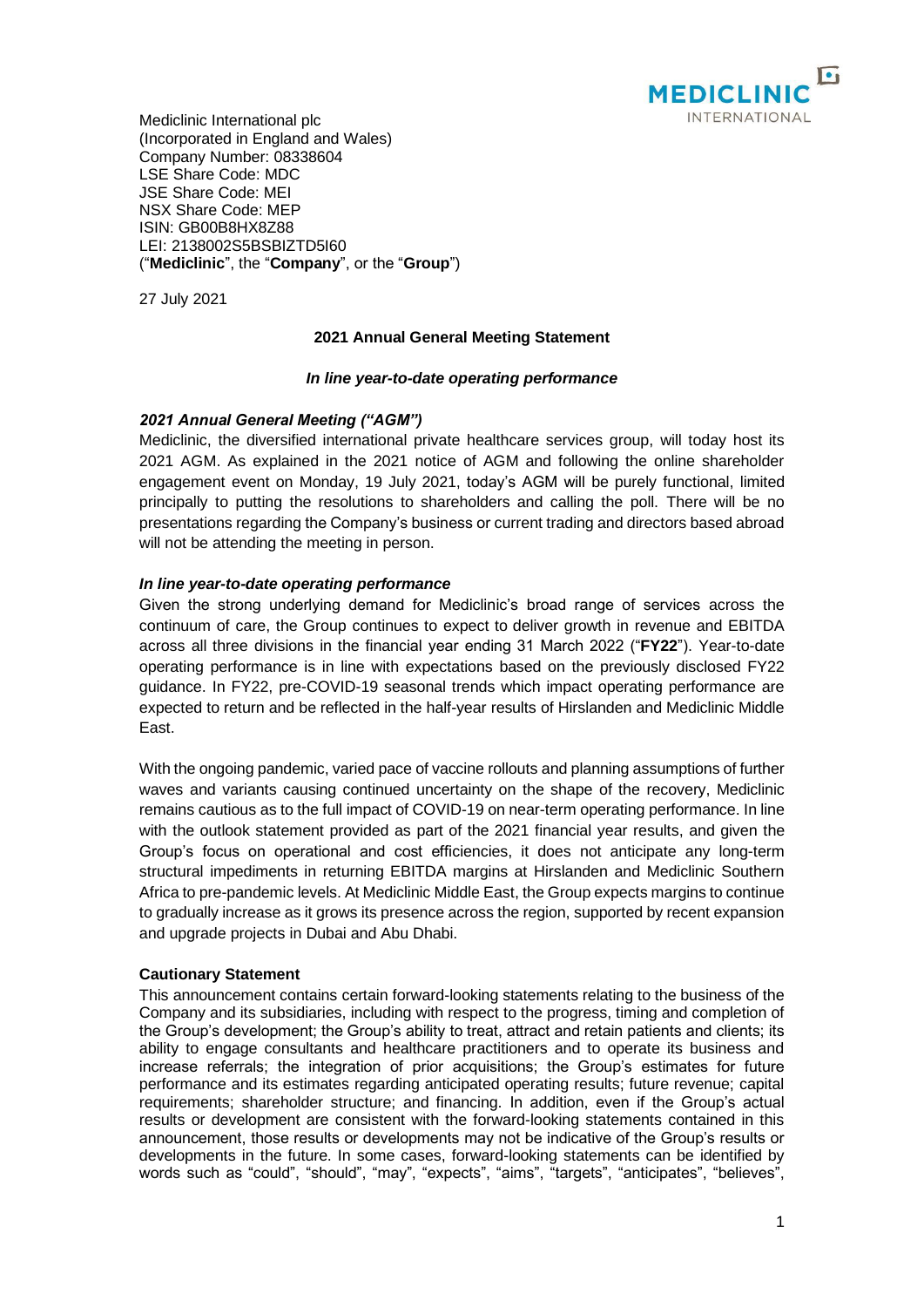"intends", "estimates", or similar. These forward-looking statements are based largely on the Group's current expectations as of the date of this announcement and are subject to a number of known and unknown risks and uncertainties and other factors that may cause actual results, performance or achievements to be materially different from any future results, performance or achievement expressed or implied by these forward-looking statements. In particular, the Group's expectations could be affected by, among other things, uncertainties involved in the integration of acquisitions or new developments; changes in legislation or the regulatory regime governing healthcare in Switzerland, South Africa, Namibia and the UAE; poor performance by healthcare practitioners who practise at its facilities; unexpected regulatory actions or suspensions; competition in general; the impact of global economic changes; the impact of pandemics, including COVID-19; and the Group's ability to obtain or maintain accreditation or approval for its facilities or service lines. In light of these risks and uncertainties, there can be no assurance that the forward-looking statements made in this announcement will in fact be realised and no representation or warranty is given as to the completeness or accuracy of the forward-looking statements contained in this announcement.

The Group is providing the information in this announcement as of this date, and disclaims any intention to, and makes no undertaking to, publicly update or revise any forward-looking statements, whether as a result of new information, future events or otherwise.

#### **About Mediclinic International plc**

Mediclinic is a diversified international private healthcare services group, established in South Africa in 1983, with divisions in Switzerland, Southern Africa (South Africa and Namibia) and the United Arab Emirates ("**UAE**").

The Group's core purpose is to enhance the quality of life.

Its vision is to be the partner of choice that people trust for all their healthcare needs.

Mediclinic is focused on providing specialist-orientated, multi-disciplinary services across the continuum of care in such a way that the Group will be regarded as the most respected and trusted provider of healthcare services by patients, medical practitioners, funders and regulators of healthcare in each of its markets.

At 31 March 2021, Mediclinic comprised 74 hospitals, five subacute hospitals, two mental health facilities, 18 day case clinics and 18 outpatient clinics. Hirslanden operated 17 hospitals and four day case clinics in Switzerland with more than 1 900 inpatient beds; Mediclinic Southern Africa operations included 50 hospitals (three of which in Namibia), five sub-acute hospitals, two mental health facilities and 12 day case clinics (four of which operated by Intercare) across South Africa, and around 8 600 inpatient beds; and Mediclinic Middle East operated seven hospitals, two day case clinics and 18 outpatient clinics with more than 900 inpatient beds in the UAE. In addition, under management contracts, Mediclinic Middle East operates one hospital in Abu Dhabi and will open a 200-bed hospital in the Kingdom of Saudi Arabia in mid-2022.

The Company's primary listing is on the London Stock Exchange ("**LSE**") in the United Kingdom, with secondary listings on the JSE in South Africa and the Namibian Stock Exchange in Namibia.

Mediclinic also holds a 29.9% interest in Spire Healthcare Group plc, a leading private healthcare group based in the United Kingdom and listed on the LSE.

For further information, please contact: